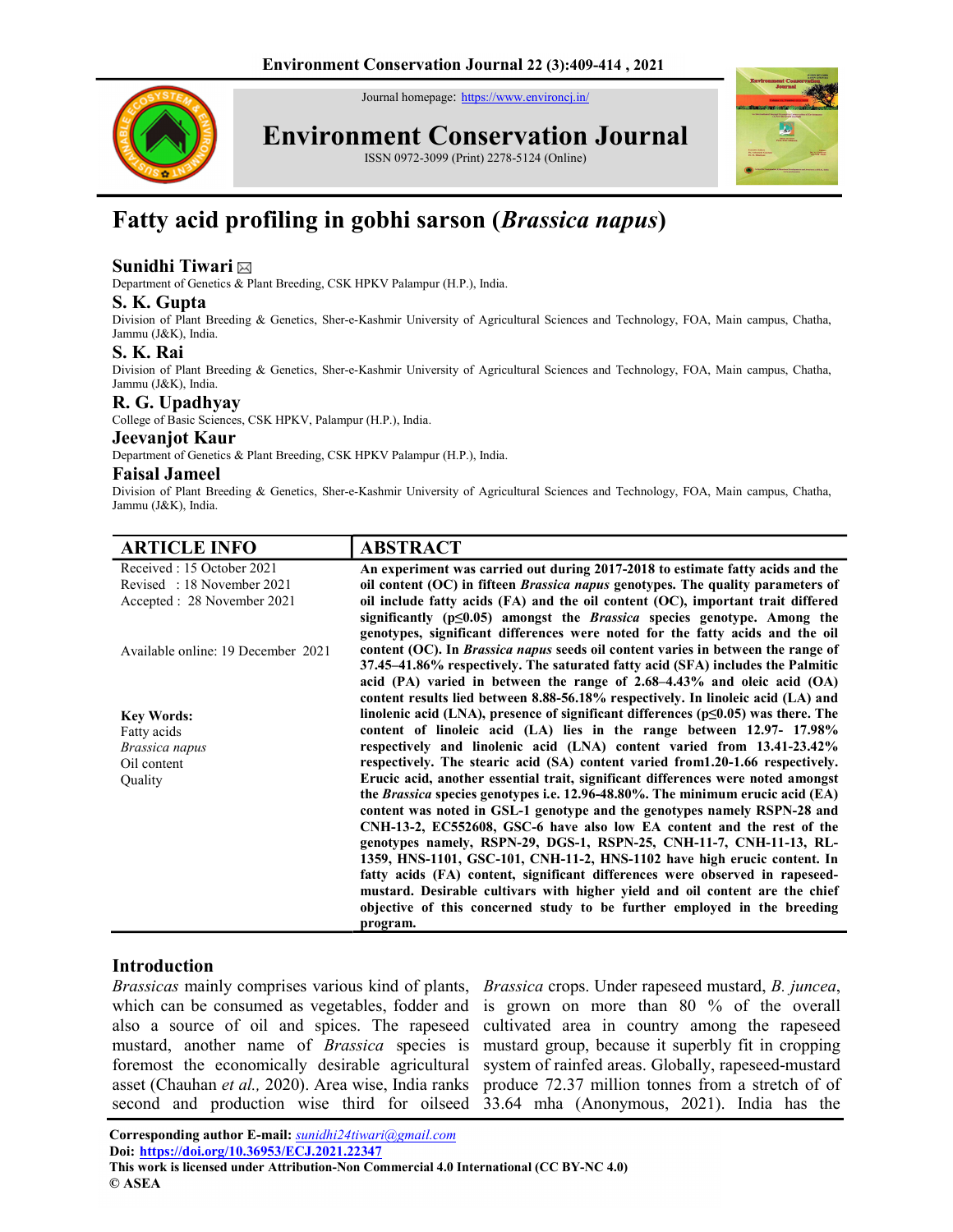cultivation of rapeseed mustard in an area of 6.23 mha and its production over 9.33 million tonnes and productivity of 15.0q/ha during 2018-19 (Anonymous, 2020). During 2017-18, in J&K state, the rapeseed-mustard crop occupied an expanse of 53000 hectare and have production with 34 thousand quintals and an average productivity with 6.97 q/ha (Anonymous, 2018). In India, for edible oil, the mainly grown oilseed Brassica species are B. juncea (Indian mustard), B. napus (gobhi sarson) , B. rapa (turnip) syn. B. campestris and B. carinata (ethiopian mustard) and for seed condiment, B. oleracea (brussels sprouts)and B. nigra (black mustard) are the main oilseed *brassica* cultivars are to be cultivated (Jat et al., 2019). Out of these, after oil palm and maize, Brassica napus L. holds the third important place in world among vital oil crops, which has a distinctive record among that crops that are objectives of breeding. The oil extracted from Brassica napus L. are high in quality and rich in fatty acid profiling (Hyder et al., 2021).

Brassica napus (gobhi sarson) has genome AACC with chromosome number  $2n = 38$  which is associated to Cruciferae (mustard) family consist of three thousand other species, and originating when in between Brassica rapa (AA with chromosome number  $2n = 20$ ) and *Brassica oleracea* (CC with chromosome number  $2n = 18$ , spontaneous hybridization occur (Beszterda et al., 2019).

Fatty acid profiling (also named as FAME) regulates the oil seeds' quality. With the help of identification and quantification in the existing fatty acids in a sample, it helps in processing of the oil. As a result, for the marketplace, fatty acid constitution profile gives critical assistance in evaluating oilseeds and oil which is processed.

Seven major fatty acids appeared from genus Brassica group, mainly, palmitic acid (PA or C16:0), stearic acid (SA or C18:0), oleic acid (OA or C18:1), linoleic acid (LA or C18:2), linolenic acid (LNA or C18:3), eicosanoic acid (C22:0), and lastly, erucic acid (EA or C22:1). As in comparison with other alternative vegetable oils, *Brassica* oil has greater genetic variations in fatty acids constitution (Sharafi et al., 2015).

The seed oil of *Brassica* species is specified by notable amount or content of erucic acid i.e. having 50% of the overall fatty acids (C22:1) and is characterized by a long-chain of monounsaturated

fatty acids, primarily not present in any other commercialized plant oil. The oil, higher in erucic acid (EA) can not be utilized for human consumption purpose but have some industrial applications like in printing act as an adhesive, in polyethylene films act as an anti-blocking agents, and in the steel metal industry such as anticorrosive materials. They may also have an application in the fabrication of cosmetics by the incorporation of waxes which can be utilized as a substitute of jojoba oil. Hence there is need to produce varieties having free erucic acid commercially and the varieties which are high in erucic acid for breeding programs and is a propitious objective in brassica oilseed crops. In 1968, the first available cultivar, low in erucic acid (EA) oils were firstly develop in the Brassica napus genotypes is 'Oro' which is agronomically acceptable (Cartea et al., 2019). Apart from these, other promising targets includes expansion of oleic acid (OA) and linoleic acid (LA), and the depletion of linolenic acid (LNA) content (Rebbelen, 1991). As linoleic acid (LA) is useful for nutritional aspect, and in case of oleic acid, thermostability tends to make it useful for oil for cooking purposes. The oil having high oleic acid is better in taste and may also include health benefits. The foremost target of this concerned work to assess the quality of seeds including fatty acid (FA) constitution and seed's oil content (OC)) of genotypes of Brassica napus to find out the qualitatively desirable genotypes, and to evaluate their acceptability for human consumption or industrial applications.

# Material and Methods

The seeds of 15 Brassica napus were procured from various sources (Table 1). Fifteen genotypes of Brassica napus were grown in the experimental field of Division of Plant Breeding and Genetics, Faculty of Agriculture, Sher-e-Kashmir University of Agricultural Sciences and Technology, Jammu (SKUAST, Jammu) during 2017-18. Analyzation of respective dried seed samples was done for oil content (OC) by the use of wide line NMR (New Port Analyzer Model MK III A) and in case of fatty acid constitution by using AIMIL 5700 series gas liquid chromatograph (GLC). Determinations were accomplished as triplicate and then statistically, data were analyzed.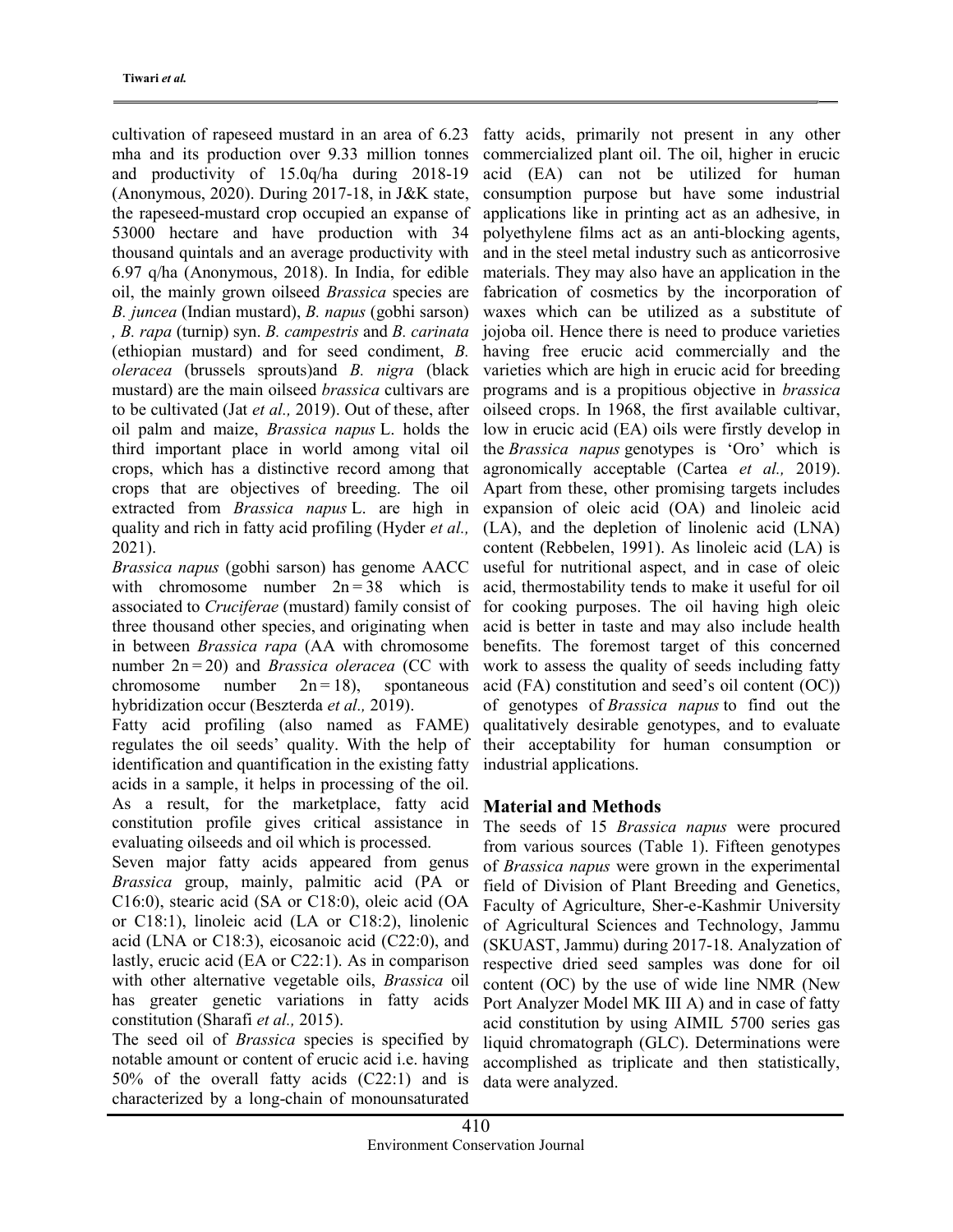| S. No          | <b>Genotypes</b> | Source         |
|----------------|------------------|----------------|
| 1              | RSPN-29          | SKUAST-J       |
| $\overline{2}$ | RSPN-28          | SKUAST-J       |
| 3              | $DGS-1$          | SKUAST-J       |
| 4              | $RSPN-25$        | SKUAST-J       |
| 5              | CNH-11-7         | PAU Ludhiana   |
| 6              | CNH-11-13        | PAU Ludhiana   |
| 7              | GSL-1            | PAU Ludhiana   |
| 8              | $GSC-101$        | PAU Ludhiana   |
| 9              | CNH-11-2         | PAU Ludhiana   |
| 10             | GSC-6            | PAU Ludhiana   |
| 11             | EC552608         | <b>CSKHPKV</b> |
| 12             | CNH-13-2         | PAU Ludhiana   |
| 13             | HNS-1102         | <b>CCSHAU</b>  |
| 14             | RL-1359          | <b>CSKHPKV</b> |
| 15             | HNS-1101         | <b>CCSHAU</b>  |

Table 1: List of Brassica varieties used for evaluation of fatty acid composition and oil content.

## Results and Discussion

The parameters of fifteen *Brassica* genotypes including total oil content and their range and the mean values is presented in Table 2. Among the genotypes, the seed oil content ranged from 37.45– 41.86% in Brassica napus (Table 2). The results indicates that in between the genotypes of different species, there is presence of variation sufficiently for oil content. In future plant breeding programmes, existence of variation is the astonishing feature of Brassica oil seeds for seed oil content which compel them a potential asset for exploitation. Comparable results have also been shown by Mukherjee and Kiewitt (1984), Rai et al. (2018), Getinet et al. (1997), Rabiee et al. (2004), Wilson (2004), Singh et al. (2014), and Sharafi et al. (2015). These results shows that in plant breeding programmes, the various genotypes can be set out as the pool of qualitative genes which could be utilized for the boosting of oil content (OC) in different species of *Brassica* genus.

Profiling of fatty acid: The fatty acid (FA) constitution of various Brassica napus genotypes is shown in table 3. In this concerned study, the saturated fatty acid content i.e. Palmitic acid (PA) varied within the 2.68–4.43 % range in Brassica napus genotypes. Within different Brassica species, the amount of the saturated fatty acid was detected to be below 7% that is acceptable to be fit for human consumption (Table 3). If saturated fatty

acids are in higher amounts, Brassica oilseeds prompt to health disorders like in humans such as hypercholesterolemia. On the other hand, species with high palmitic acid will lead to some potential applications such as in industries like chemical and soap related (Singh *et al.*, 2014).

The study of different genotypes of *Brassica* indicated the enormous differences for the content of unsaturated fatty acids includes the monounsaturated fatty acids (MUFAs), mainly consist of oleic acid (OA), eicosanoic acid, erucic acid (EA), and the polyunsaturated (PUFAs) consist of linolenic acid (LNA) and linoleic acid (LA) respectively. Taking into account this concerned study, the Brassica genotypes showing greater amount of linoleic acids and less amount of erucic acid (EA) could make use in future breeding programs for increasing the quality of oil to be used in industrial and nutritional aspects. Therefore, the foremost promising target in improvement of Brassica programmes implies the decrease in erucic and linolenic acids and rise in oleic and linoleic acids. In case of MUFAs, the oleic acid (OA) content in Brassica napus genotypes varied within 8.88-56.18 % range as shown in Table 3. Comparable results have also been shown by Rai et al.  $(2018)$ , Chhokar et al.  $(2008)$ , Sharafi et al.  $(2015)$ , and Singh *et al.*  $(2014)$ . Oleic acid  $(OA)$ has an application in lowering the level of cholesterol, important constituent related to coronary heart disease (Grundy, 1986). Therefore, for human consumption, higher content of oleic acid (OA) is thought to be of having good nutritive utility, as in blood, it enhances the HDL (Highdensity lipoprotein) level and reduces the LDL (low- density lipoprotein) level (Chang and Huang, 1998). Because of increased thermo stability, greater oleic acid content would permit the use of oil more widely (Chauhan et al., 2002). Aside from playing a promising part in enhancing the cooking oil efficiency, oleic acid plays an important role in making the seed's oil much worthy in industrial aspects also (Wilson, 2004). Erucic acid is other desirable MUFA which is reported to be antinutritional factor as high amount of erucic acid is considered to increase blood cholesterol and impair myocardial conductance (Renarid and Mc Gregor 1976). Therefore, it is important to reduce erucic acid up to 2% (internationally accepted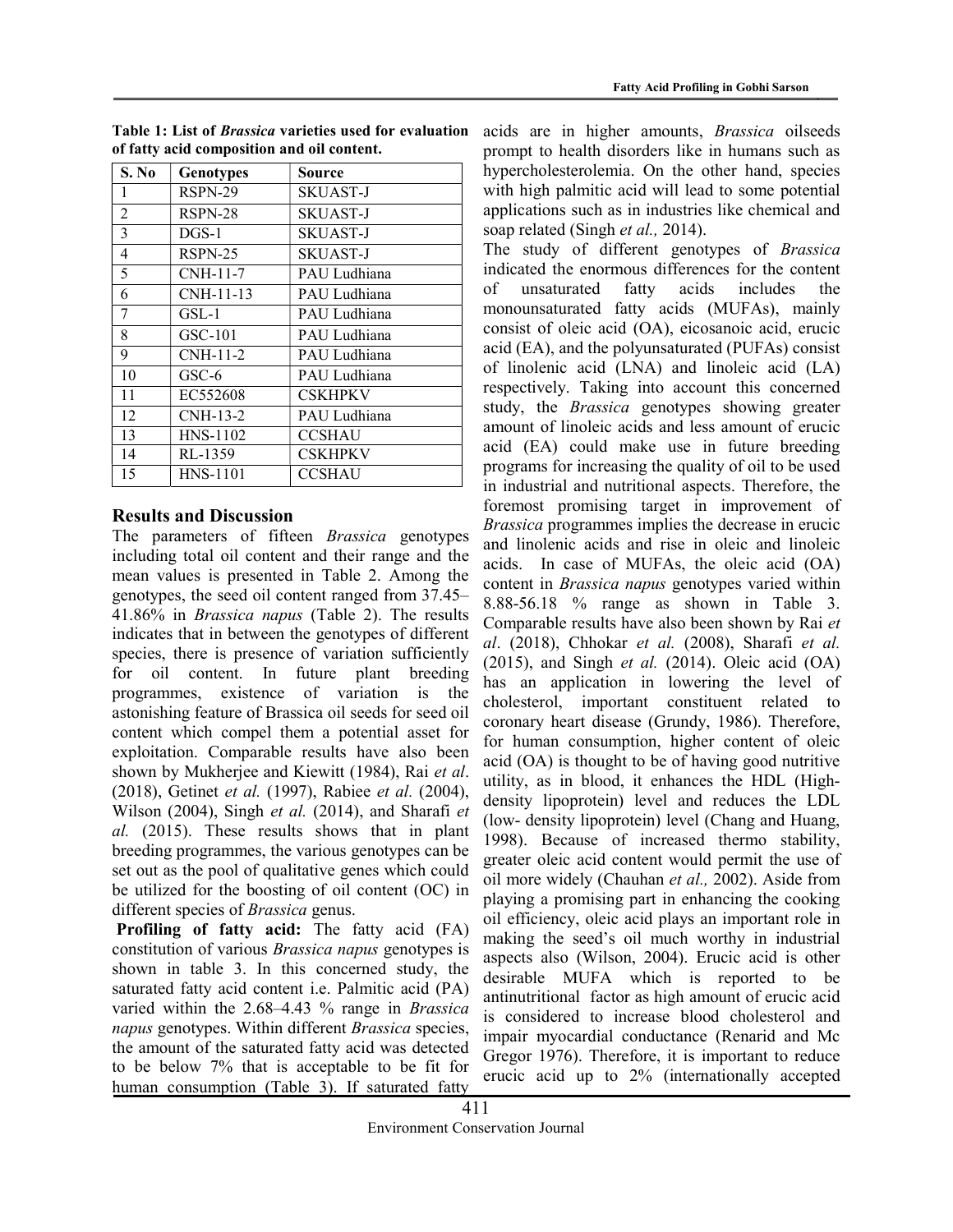| <b>SN</b>               | <b>Varieties</b> | <b>Saturated</b><br><b>Fatty acid</b> | Unsaturated Fatty acid (%) |           |           |                |                          |               |
|-------------------------|------------------|---------------------------------------|----------------------------|-----------|-----------|----------------|--------------------------|---------------|
|                         |                  | $(\%)$                                |                            |           |           |                |                          |               |
|                         |                  | Palmitic                              | Oleic                      | Linoleic  | Linolenic | <b>Stearic</b> | <b>Eicosenoic</b>        | <b>Erucic</b> |
|                         |                  | acid                                  | acid                       | acid      |           | acid           | acid                     | acid          |
| 1                       | <b>RSPN-29</b>   | 3.55                                  | 27.99                      | 14.07     | 22.61     | 1.29           |                          | 34.56         |
| $\boldsymbol{2}$        | $RSPN-28$        | 3.69                                  | 33.18                      | 16.23     | 21.34     | 1.3            | $\overline{a}$           | 12.96         |
| 3                       | $DGS-1$          | 3.55                                  | 20.71                      | 15.40     | 21.15     | 1.27           | 0.38                     | 28.13         |
| $\overline{\mathbf{4}}$ | <b>RSPN-25</b>   | 3.31                                  | 25.93                      | 13.88     | 20.98     | 1.21           |                          | 36.48         |
| 5                       | <b>CNH-11-7</b>  | 3.41                                  | 28.55                      | 14.28     | 13.41     | 1.32           | 0.39                     | 31.44         |
| 6                       | <b>CNH-11-13</b> | 3.69                                  | 34.75                      | 15.10     | 17.88     | 1.4            | $\overline{\phantom{0}}$ | 22.80         |
| 7                       | $CNH-13-2$       | 4.43                                  | 56.03                      | 15.66     | 16.5      | 1.34           | $\overline{\phantom{0}}$ | 12.61         |
| 8                       | <b>EC552608</b>  | 4.32                                  | 56.18                      | 17.98     | 14.32     | 1.61           |                          | 18.15         |
| 9                       | $GSC-6$          | 3.81                                  | 32.16                      | 14.04     | 22.26     | 1.475          | 0.35                     | 18.15         |
| 10                      | <b>RL1359</b>    | 4.09                                  | 39.7                       | 15.25     | 20.50     | 1.65           | -                        | 25.60         |
| 11                      | <b>HNS-1101</b>  | 3.46                                  | 32.06                      | 15.25     | 22        | 1.34           | $\blacksquare$           | 24.54         |
| 12                      | <b>GSC-101</b>   | 2.68                                  | 8.88                       | 17.34     | 19.96     | 1.25           | 0.82                     | 48.80         |
| 13                      | <b>CNH-11-2</b>  | 4.09                                  | 32.31                      | 15.27     | 23.42     | 1.32           | 0.42                     | 24.26         |
| 14                      | $GSL-1$          | 3.59                                  | 33.01                      | 14.38     | 20.79     | 1.3            | 0.35                     | 33.24         |
| 15                      | <b>HNS-1102</b>  | 3.64                                  | 29.91                      | 12.97     | 20.85     | 1.44           | 0.36                     | 25.28         |
| Mean                    |                  | 3.68                                  | 32.75                      | 15.14     | 19.86     | 1.36           | 0.43                     | 26.46         |
|                         |                  | $2.68 - 4.43$                         | 8.88-                      | $12.97 -$ | $13.41 -$ | $1.20 -$       | $0.36 - 0.82$            | 12.96-        |
| Range                   |                  |                                       | 56.18                      | 17.98     | 23.42     | 1.66           |                          | 48.80         |

Table 2: Total oil content (%) in various Brassica genotypes

norm) for increasing the level of oleic acid which is a cholesterol reducing fatty acid (Chauhan et al., 2007). The linoleic and linolenic acids comes under the PUFAs. The content of linoleic and linolenic acids lies between from 12.97- 17.98% and 13.41- 23.42 % in B. napus respectively (Table 3). The results come by in this study are in close agreement with those acquired by Rai et al. (2018), Peiretti and Meineri (2007), Singh et al. (2014), and Sharafi et al. (2015). Linoleic acid (LA) is a crucial fatty acid (FA) which is the base for prostaglandin and also for some other necessary body regulators (Chauhan et al., 2002). But linoleic acid (LA) must be procured from diet as it is not able to synthesize by human body itself. Its been described that the level of high LA in edible oil decreases cholesterol in blood and hampers atherosclerosis (Ghafoorunissa, 1994). While linolenic acid (LNA) is further an important fatty acid (FA), so far in the oil, its existence may results in off flavor and rancidity (Sharafi et al., 2015). Oilseed rape (Brassica napus) has seed lipids typically consist of less proportions (below 3%) of stearic acid. Stearic acid is mainly used as an agent for emulsifying or as an agent to attain high quality consistency in cosmetic products (Zarhloul et al., 2006). In this

concerned study, the amount of stearic acid varied between 1.20-1.66 respectively.

The huge amounts of components which are nutritionally undesired such as erucic acid and glucosinolates are present in the Indian rapeseed and mustard cultivars. Hence, there is a necessity to produce new varieties, having low levels of both erucic acid (EA) and glucosinolates. In the present study, the erucic acid (EA) content varied from 12.96-48.80% in B. napus varieties (Table 3). Erucic acid (EA) is categorized as a natural toxicant and higher erucic acid (EA) in cooking oil leads to negative effects on health. Its most serious damaging health effects involves accumulation of triacylglycerol in the heart caused by inadequate oxidation. Such myocardial lipidosis may leads to bring down contractility of the heart muscle (Vetter et al., 2020). The data revealed that genotypes i.e. GSL-1, RSPN-28 and CNH-13-2, EC552608, GSC-6 are low in erucic acid content and tends to make them suitable for commercialized cultivation and also use these for introduction of traits having low erucic acid into cultivars which are higher yielding. Besides this, genotypes of Brassica napus consisting high erucic acid (EA) have an application in industries (Hristov et al., 2011).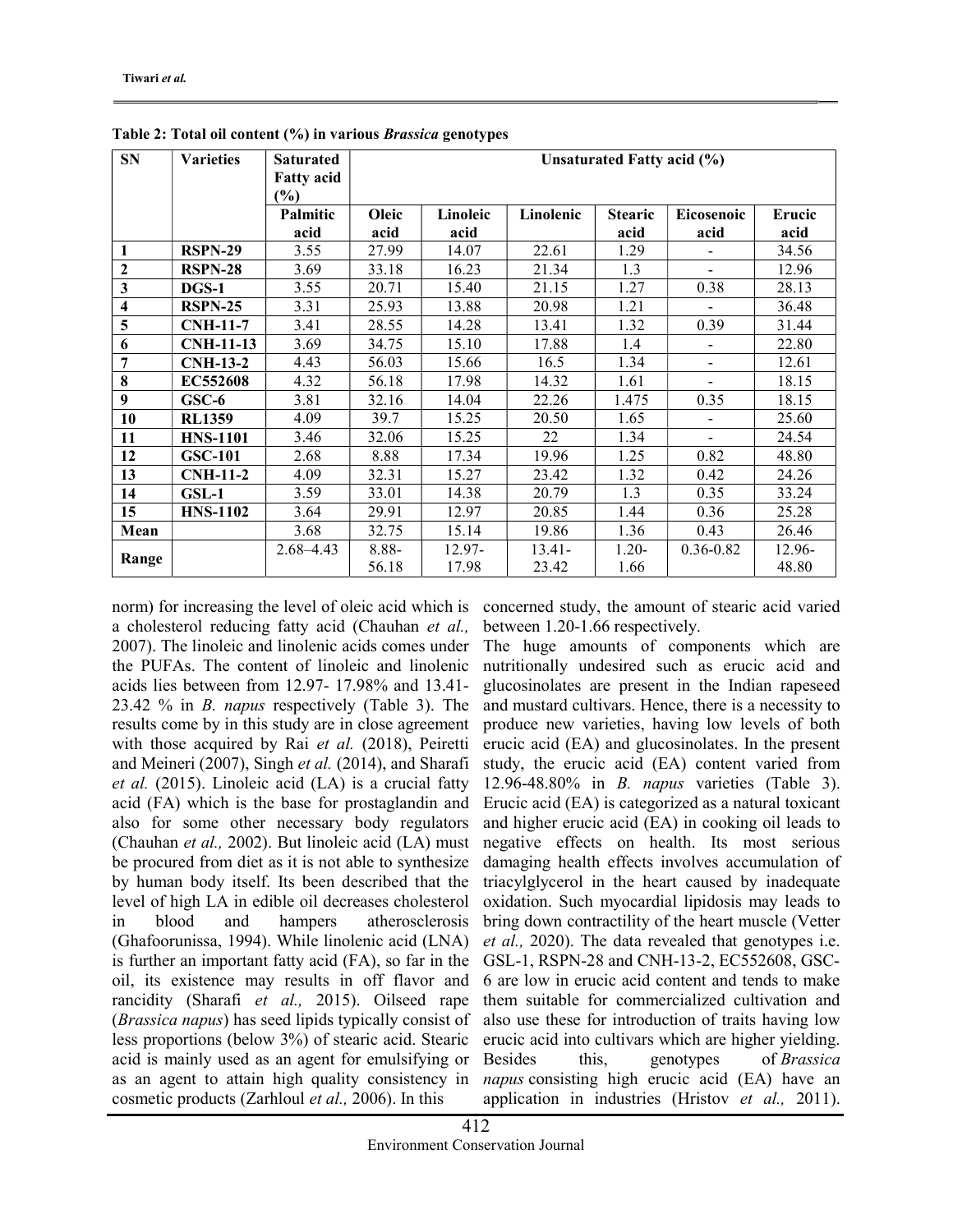| <b>SN</b> | <b>Variety</b>  | Oil Content (%) |  |  |  |
|-----------|-----------------|-----------------|--|--|--|
| 1         | RSPN-29         | 41.73           |  |  |  |
| 2         | RSPN-28         | 41.86           |  |  |  |
| 3         | $DGS-1$         | 39.31           |  |  |  |
| 4         | RSPN-25         | 39.31           |  |  |  |
| 5         | CNH-11-7        | 40.44           |  |  |  |
| 6         | CNH-11-13       | 39.31           |  |  |  |
| 7         | CNH-13-2        | 39.18           |  |  |  |
| 8         | EC552608        | 37.45           |  |  |  |
| 9         | $GSC-6$         | 39.82           |  |  |  |
| 10        | RL1359          | 40.32           |  |  |  |
| 11        | <b>HNS-1101</b> | 39.18           |  |  |  |
| 12        | $GSC-101$       | 37.69           |  |  |  |
| 13        | CNH-11-2        | 40.07           |  |  |  |
| 14        | $GSL-1$         | 40.45           |  |  |  |
| 15        | HNS-1102        | 39.18           |  |  |  |
|           | Mean            | 39.68           |  |  |  |
|           | Range           | 37.45-41.86     |  |  |  |

Table 3. Fatty acid composition of various Brassica varieties.

Lately, there is an extended demand for high erucic acid (EA) rapeseed with an expanding demand for ecological (biodegradable) and eco-friendly oil products namely, cosmetics, soaps, rubber, pharmaceuticals nylon, biodiesel, lubricants, surfactants (Konkol et al., 2019; Li et al., 2012; Hristov et al., 2011). Before the canola varieties were raised for consumption of human in 1974, Brassica napus genotypes were commonly higher in erucic acid (EA) (Lu et al., 2020). Presently, the development of cultivars which are higher in erucic acid (EA) content is a prime concern in breeding of brassica. In this study, the genotypes RSPN-29, DGS-1, RSPN-25, CNH-11-7, CNH-11-13, RL-1359, HNS-1101, GSC-101, CNH-11-2, HNS-1102

#### References

- Anonymous (2018). Digest of Statistics, Directorate of Economics and Statistics, Planning and Development Department, J&K. 107-112.
- Anonymous (2020). Economic Survey of India 2019-20. Department of Economic Affairs. Economics Division, Government of India, New Delhi.
- Anonymous (2021). Directorate of Rapeseed-Mustard Research. Indian Council of Agricultural Research. Accessed on 13-04-2021. https://www.drmr.res.in.

have high erucic acid (EA) content. The observation of the information concerned with an appreciable amount of variability in fatty acid content of the diverse brassica species can be further make use in the breeding programmes for the development of genotypes with larger qualitative potential.

## **Conclusion**

Profiling of fatty acid named as the fatty acid methyl esters (FAME) analysis, is done by plant breeders and various producers for estimating composition of oil and the oilseeds. Profiling of fatty acid permits the rapeseed growers, its handlers, its processors and its oil producers to find out the product's oil composition and to confirm the quality of oil and oilseed as products are switched from producer to end user. The analysis of fatty acids (FA) is done by automated, highly efficient gas chromatography (GC), which gives the uncomplicated and simple results. Plant breeders can do profiling of fatty acid as an analytical tool to find out which lines to proceed further. A FAME test gives a quantitative study of the seed oil constitution with merely a sample taken. As in general, the erucic acid (EA) is the major antinutritional factor in Brassica so it should be present in fewer amounts but nowadays it is needed in high amount also for fulfilling the industrial needs. In this concerned study, GSL-1 is the genotype having minimum erucic acid (EA) content and can be used further in future and the genotypes namely, RSPN-29, DGS-1, RSPN-25, CNH-11-7, CNH-11-13, RL-1359, HNS-1101, GSC-101, CNH-11-2, HNS-1102 have high erucic content so can be used in industrial grounds.

- Beszterda, M., & Nogala‐Kałucka, M. (2019). Current research developments on the processing and improvement of the nutritional quality of rapeseed (Brassica napus L.). European Journal of Lipid Science and Technology, 121(5), 1800045.
- Cartea, E., Haro-Bailón, D., Padilla, G., Obregón-Cano, S., del Rio-Celestino, M., & Ordás, A. (2019). Seed oil quality of Brassica napus and Brassica rapa germplasm from Northwestern Spain. Foods, 8(8), 292.
- Chang, N. W., & Huang, P. C. (1998). Effects of the ratio of polyunsaturated and monounsaturated fatty acid to